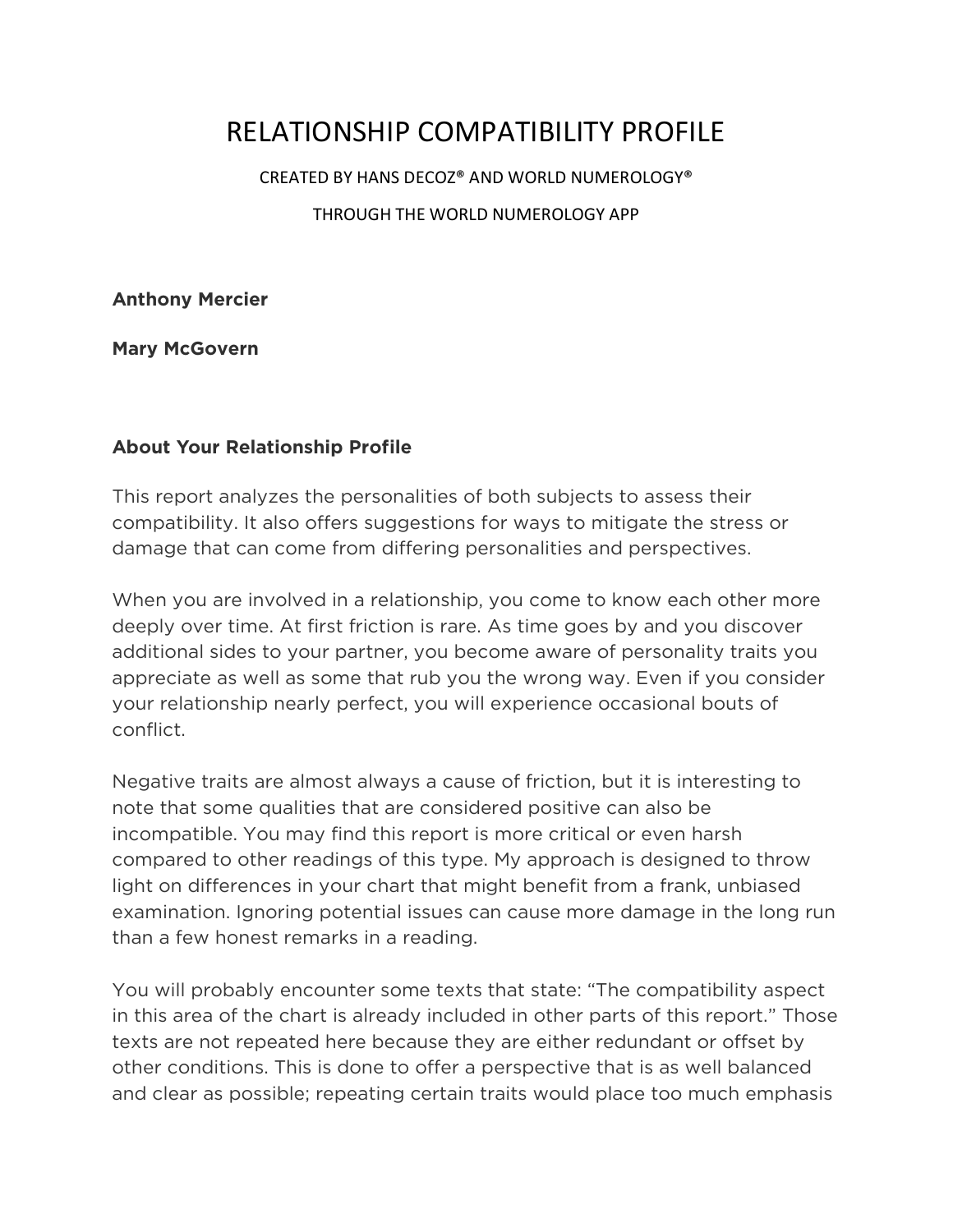on them.

Anthony and Marie, I hope you will appreciate the perspective of your Compatibility Report and will find it beneficial to your relationship.

*Hans Decoz*

# **Life Path**

*Your Life Path number is considered the single most significant information available in your Personality Chart. It is derived from the total of all numbers*  found in your date of birth. However, it is important to keep in mind that the *aspects described in the next few chapters will either complement, supplement, or sometimes weaken the attributes revealed in numbers derived from your name.*

# **Anthony, your Life Path is 5**

The key to your personality is freedom. You love travel, adventure, variety and meeting new people. You possess the curiosity of a cat and long to experience all of life. You love to be involved in several things at the same time as long as you are not tied down to any one area. You like change, new things and new horizons. You make friends easily; your personality is upbeat and often inspiring attracting people from all walks of life (for more about your Life Path number, see you Personality Profile)

# **Marie, your Life Path is 13/4**

You are practical, down to earth with strong ideas about right and wrong. You are orderly and organized, systematic and controlled, you are decisive and methodical employing a step by step rational approach to problems solving. Once committed you do not give up easily. You are not one for "get rich quick" schemes. Rather you use hard work and long hours to build a business or career; you seek to establish a solid foundation (for more about your Life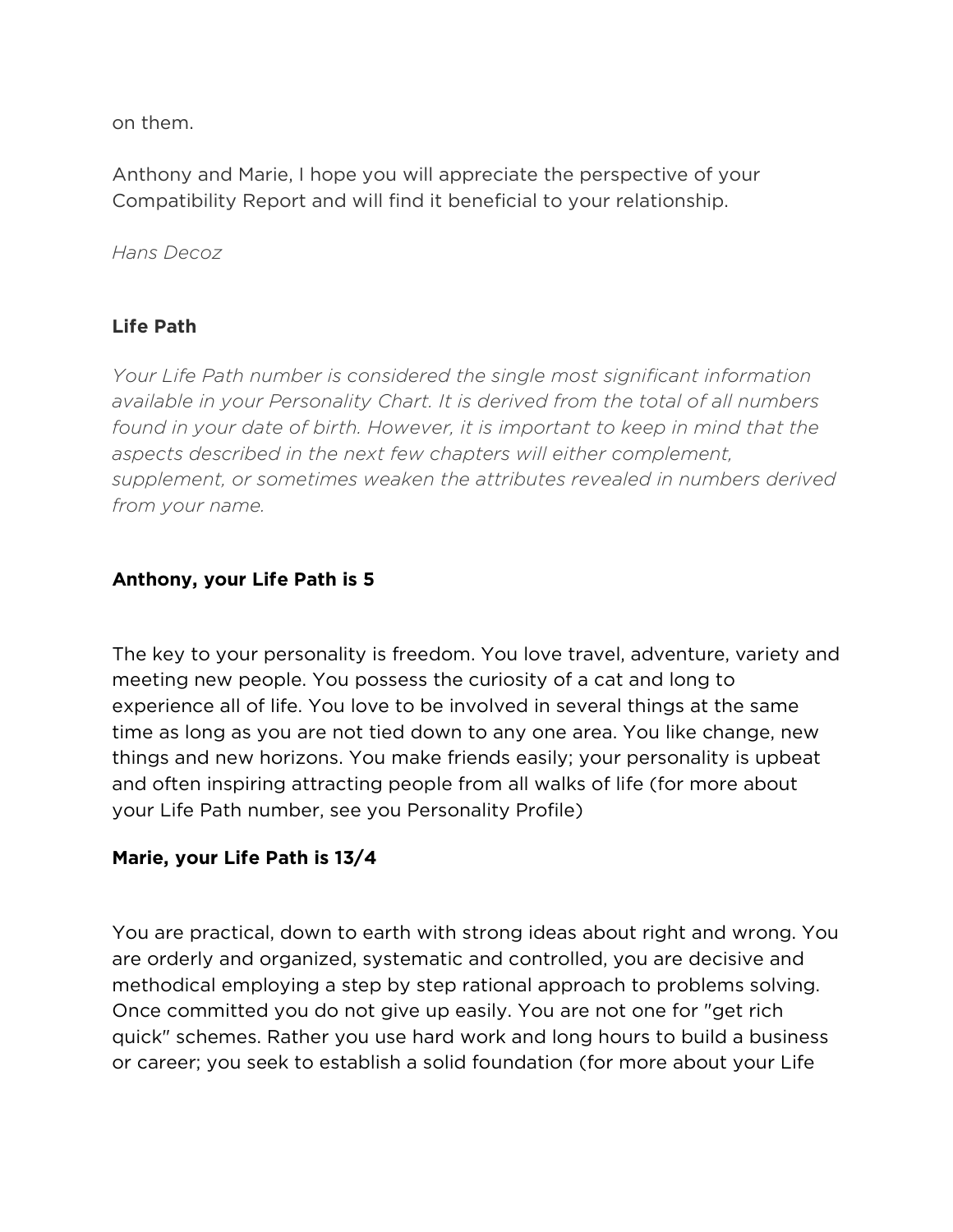Path number, see you Personality Profile)

#### **Your Life Path's Compatibility is 5 and 13/4**

Anthony and Marie, yours is a challenging combination. Marie likes routine and predictability, while Anthony prefers change and the unexpected. The numbers 4 and 5 are opposites in many ways. Interestingly, this is often the root of the initial attraction. Marie (the 4) is drawn to Anthony's daring, adventurous, dynamic and energetic life. Anthony admires the control and discipline Marie displays.

This combination often creates a dynamic relationship - comparable to a roller coaster ride. Due to these extreme differences, your relationship will require mutual love and acceptance that is strong enough to weather your differing likes and dislikes, including your lifestyle preferences. Trying to change your partner is futile your needs and desires are simply too different. Marie has to accept the fact that Anthony is not predictable and will never be happy living a highly structured life. Anthony needs to make peace with Marie's need for an organized and controlled environment.

Differences will be noticed in other areas as well. Anthony is sensual and feels comfortable around others. He is social and has an adventurous side (even a wild streak). Marie can be social, but prefers to keep a certain amount of distance. When choosing company, she is probably more discriminating and tends to hold on to protocol longer. Although as a rule Marie is more conventional and careful, she can reveal an extroverted, even outrageous side given the right occasion.

When it comes to opinions, you may find yourselves on opposing sides more often than not. Marie needs a somewhat structured connection to life, even its spiritual side. Anthony's inner world is more imaginative and changeable. Marie may be willing to accept rules and regulations that Anthony enjoys breaking. These examples should not be taken too literally; you are complex individuals with additional influences in other areas of your chart that could modify these aspects. Suffice it to say you will encounter differences in your personalities and your approaches to many issues.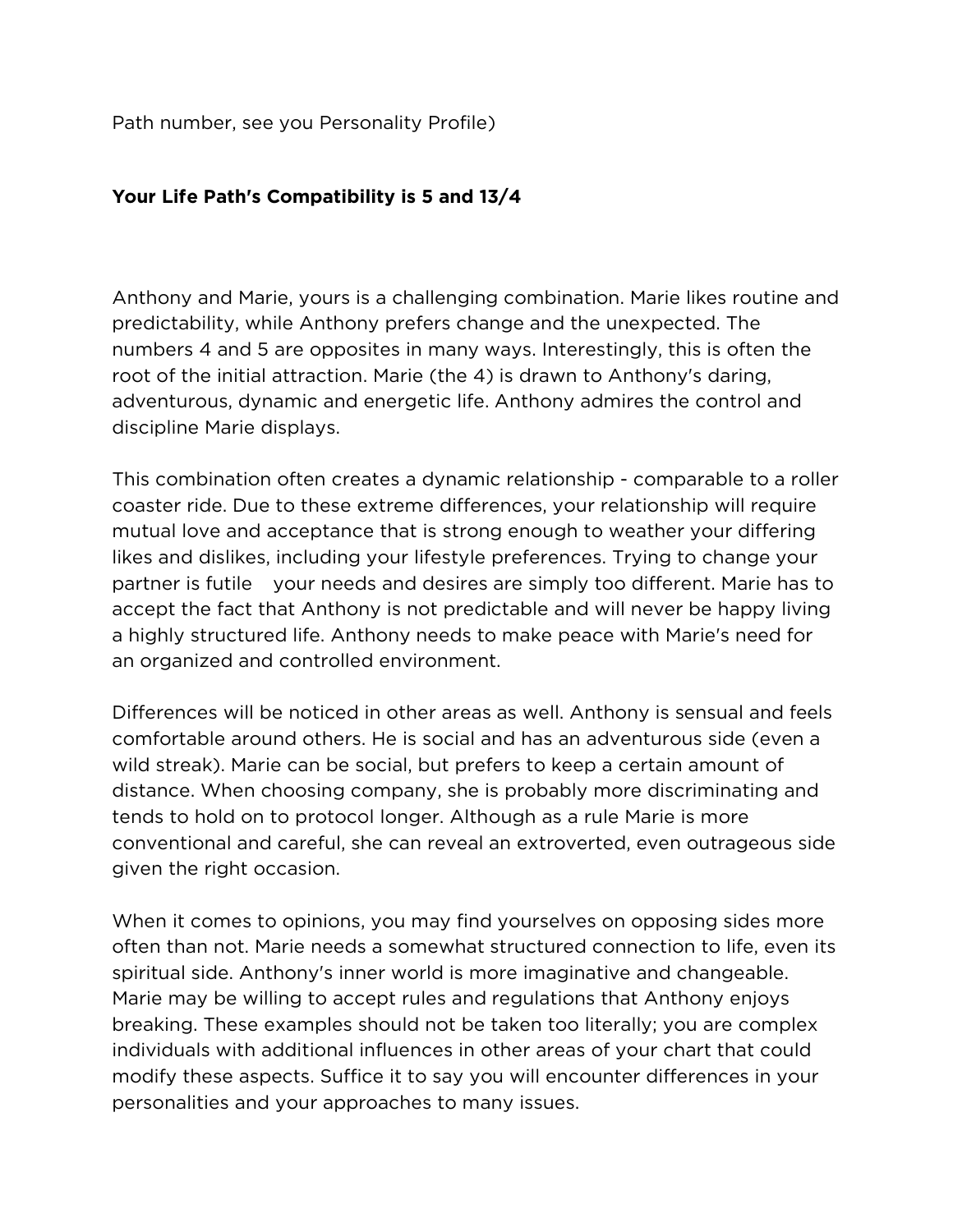Interestingly, this combination can be powerful, exciting and long lasting. The key to success will be in not taking yourself or your concepts too seriously something Marie in particular, may need to work on. Maintain a sense of humor and keep in mind that opinions are just that, with relative values. Focus on enjoying each other's company; combine your strengths and build on your differences.

Your polarity has the potential to create a dynamic, rewarding relationship. With tolerance and openness you can build a healthy relationship where Anthony's dynamic, adventurous spirit and Marie's discipline and methodical approach live happily side-by-side.

### **Expression**

*Your Expression number, calculated from your full name at birth, reveals the orientation or goal of your life. Some numerologists refer to this as your Destiny number because it represents a lifelong target at which you are aiming. Thus, the Expression number, to some extent, reveals the person you aim to be.*

*Your Expression is the most influential of the three characteristics that make up who you are. It is also the number with the most influence on your choice of career, although other aspects are important as well.*

# **Anthony, your Expression Number is 16/7**

You are gifted with an analytical mind and an enormous appetite for the answers to life's hidden questions. You have a strong interest in exploring scientific matters, philosophy, and even mysticism. You possess clarity and persistence in your search for truth. You can be a great researcher, educator, and philosopher. You are driven by a desire for knowledge and truth. Your fine mind offers you insight into the veiled mysteries of life. You also possess a considerable amount of perspective (for more about your Expression number, see you Personality Profile)

#### **Marie, your Expression Number is 15/6**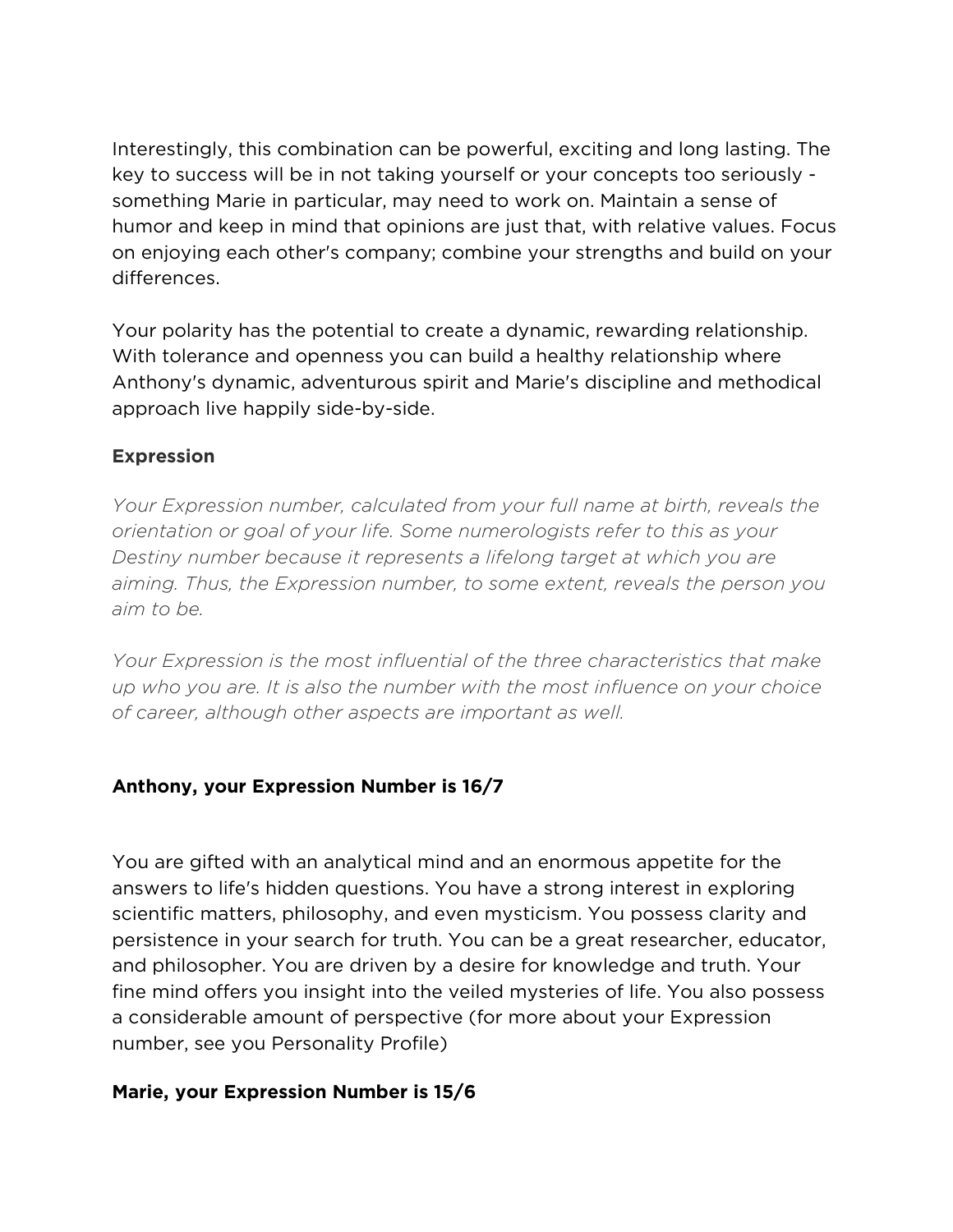You are a loving and caring individual with a tendency to put the needs of others before those of yourself. You are responsible and trustworthy with a high regard for justice and honesty. Duty will follow you all your life and sometimes feel a little too much of a burden. Your love of children has caused numerologists to dub you the "Cosmic Mother" or "Cosmic Father". The very shape of the 6 resembles and symbolizes "Pregnant with Love". You are a natural counselor and healer (for more about your Expression number, see you Personality Profile)

# **Your Expression's Compatibility is 16/7 and 15/6**

The 6 and 7 often have a love-hate relationship, so it is uncommon to find it in romantic partners. Where the 6 is strongly committed and motivated by emotions and a need for romance, the 7 is an intellectual and somewhat secretive and distant. Marie (the 6) requires a physical and emotional connection; Anthony seeks an intellectual bond. This has nothing to do with the ability or desire to love, since no number is more capable of loving than any other. But challenges can arise when people have dramatically different views or strikingly different approaches to important concerns.

Every number expresses love in a different way. Marie's 6 in this part of the chart is mainly influenced by emotions and depends on expressions of love to feel safe and secure in a relationship. Anthony's 7 is more independent, which enables him to feel comfortable in a relationship even when deep personal feelings are not shared.

Unless this fundamental difference is understood and accepted, it can become a problem in your relationship. Marie may, at times, feel Anthony is cold and aloof, and not as attentive as she would like. Anthony needs a certain amount of distance, space for quiet contemplation, daydreaming, and just being alone. When he is in that state of mind, even Marie's loving attention could feel like an annoying disruption.

When couples are unable to accept these diverging viewpoints and approaches, it can bring much unhappiness. Interestingly, despite these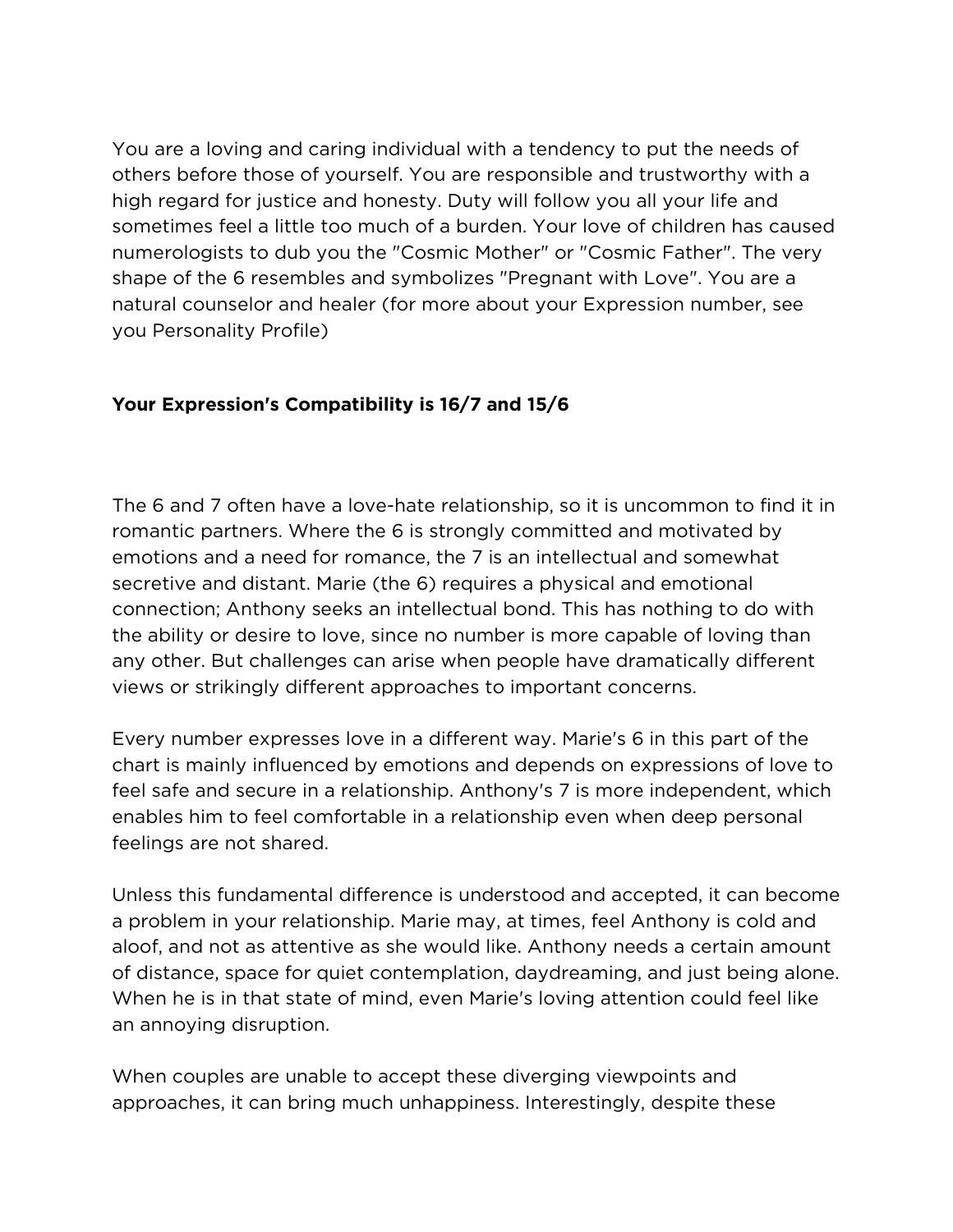contrasts, the relationship often remains unbreakable. When this happens, although the differences are often quite obvious to others, they probably go unnoticed by the two of you. People may wonder what keeps you together when you seem so different on all fronts.

Of course, the 6 and the 7 also have the potential to create a happy, longlasting relationship. The key is simply to recognize the fundamental difference in the way you express your love. Marie must realize that even when Anthony seems distant, his love is not absent in any way. And Anthony may have to accept the fact that Marie needs frequent reassurance (and will likely demand attention if you are remiss in demonstrating it).

Keep in mind that this is just one area of your chart; other numbers and influences could mitigate these differences. However, the 6 and 7 will always have their unique approaches to love (and romance).

#### **Heart's Desire**

*The Expression number described above points to a more productive side of your life. Your Heart's Desire reflects a deeper, inner you; it suggests an underlying urge, your true motivation, and the general intention behind many of your actions. It reveals the environment and lifestyle you prefer, as well as your likes, dislikes, and the type of people you are drawn to. Consequently, it dramatically influences the choices you make in life.*

*It makes sense that the vowels of your name are the foundation for your Heart's Desire. Vowels are the peaks and valleys of a language. Notice how vowels leave your mouth in a free-flowing breath. Try it: Aaaa.... Eeee.... Oooo.. Consonants though, are cut off either at the beginning or in the end. You might say that it is in the flow of your breath that you express your deeper self.*

#### **Anthony, your Heart's Desire is 17/8**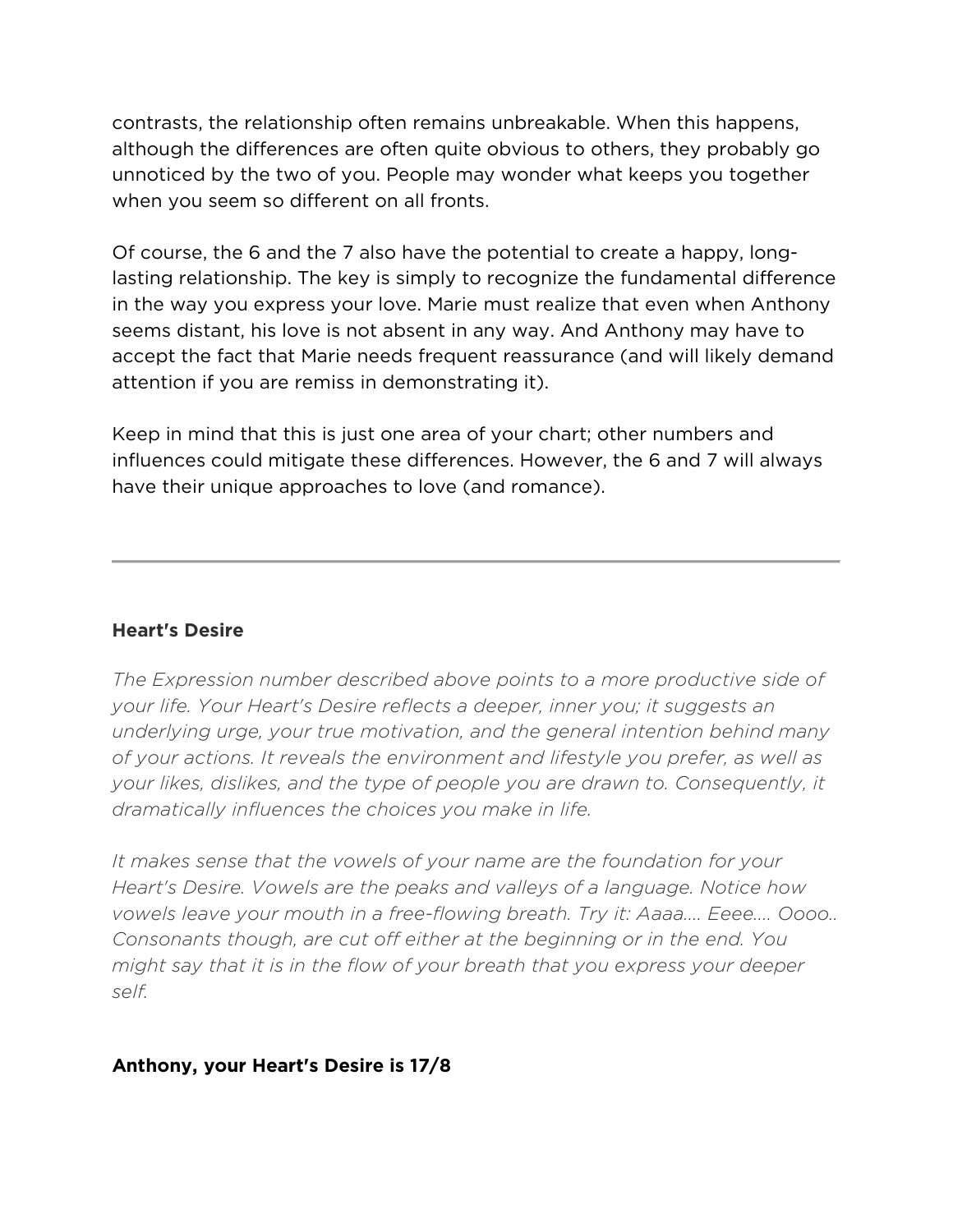You want success in its fullest meaning -- wealth, power, and material comforts. You have an enormous ambition. You dream of big projects, great undertakings, and rewards. You are a visionary. You see the horizon and the promise. In general, you also see the methods necessary to fulfill that promise. But you are not especially good with details; you need others to help you deal with the smaller parts of the picture. Your challenge is to make full use of the full spectrum of your abilities, as indicated by your other core numbers (for more about your Heart's Desire number, see you Personality Profile)

# **Marie, your Heart's Desire is 19/10/1**

Your overpowering need is to be independent and to direct your own life according to what you believe. Your dream is to become the leader of whatever field you enter. Whether it is in business, community, or in your general area of expertise, you are driven to be the reigning figure. You have the courage and the confidence to lead others. You believe firmly that your judgment is preeminent over all others. This gives you the confidence to make bold decisions and carry them out, even when other lives are greatly affected by what you do (for more about your Heart's Desire number, see you Personality Profile)

# **Your Heart's Desire's Compatibility is 17/8 and 19/10/1**

Your respective numbers make you both strong-willed and somewhat stubborn people. It could often feel like there are two captains on your ship, whose conflicting viewpoints can lead to discomfort at best or explosive arguments at worst. A willingness to compromise is extremely important for your relationship.

You both have good business instincts, which could result in successful shared endeavors (although Anthony most likely has the greatest talent for managing financial affairs). Should you decide to work together, make sure to keep your responsibilities separated to avoid potential conflict. Whether in business or your personal life, you will need to have faith in each other's abilities and respect your independence. With both of you preferring to do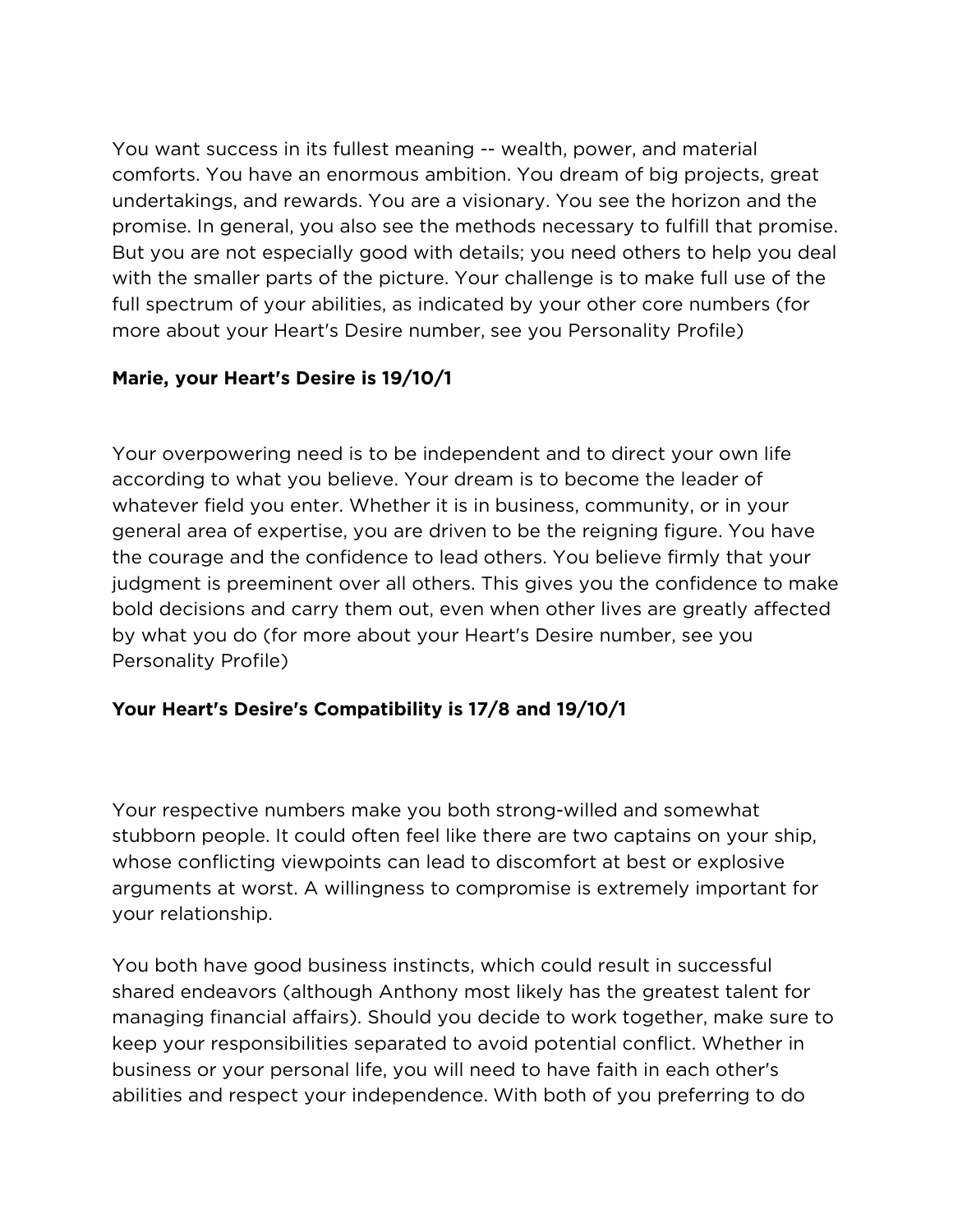things your own way, this may not be an easy task. Neither of you easily allow the other to dominate, nor do you feel comfortable as the other's subordinate. Keep in mind Anthony has a need to see material results and reward, while Marie is more interested in the satisfaction that comes from a job well done.

The fact that you are both quite sensitive behind your strong, self-reliant facade makes you vulnerable to being hurt by insensitive comments and arguments. Your keywords for a successful relationship are communication and compromise.

Although you probably take different approaches at times, you also have much in common; the 1 and the 8 are considered very compatible numbers. One positive aspect is your love of shared experiences. If you are able to be sensitive to the needs of your partner and communicate openly, you should be able to enjoy a rewarding relationship sharing the many interests you have in common.

# **Personality**

*The consonants of your full name at birth are the foundation of your Personality number, which is a little like a narrow entrance hall to the great*  room that is your true nature. It's the outer layer of your personality, the part *you feel more or less comfortable sharing. With time and trust, you invite others into the deeper aspects of your nature.*

*Your Personality number serves as a censoring device in terms of what you send out, as well as whom and what you allow to approach. For this reason, your Personality is usually narrower and more protective in its definition than the real you. It also gives an indication of how others perceive you.*

#### **Anthony, your Personality is 17/8**

You appear strong and powerful. You have an impressive personality and can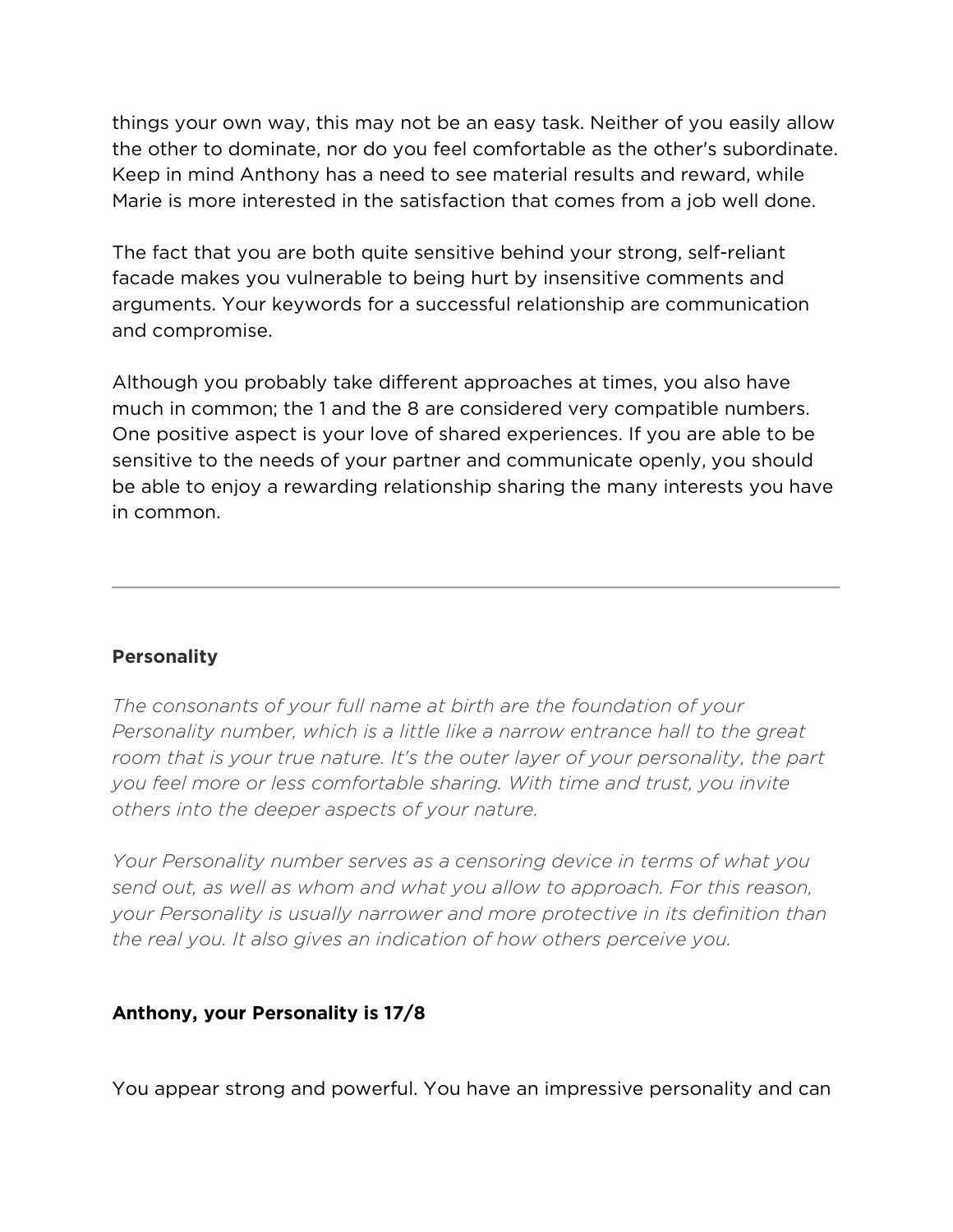influence and even intimidate through sheer force. You have natural authority. Your competence and enthusiasm attract people with resources. You radiate confidence. People defer to you because they sense your sureness and effectiveness (for more about your Personality number, see you Personality Profile)

#### **Marie, your Personality is 14/5**

You are a stimulating person. You brighten social gatherings with your fresh and original ideas. Your conversation tends to be sprinkled with novelty and wit. You have a quick tongue and charisma. You are probably an excellent salesman. There is a lot of nervous energy within you looking for an outlet. You love your freedom and you see this life as an ongoing adventure (for more about your Personality number, see you Personality Profile)

# **Your Personality's Compatibility is 17/8 and 14/5**

Anthony and Marie, this particular aspect of your chart suggests compatibility can only exist if your roles in the relationship are very different and somewhat separate. You both have unique qualities, but they rarely overlap. Perhaps the best way to describe the differences between your numbers is to look at them from a business rather than a romantic perspective.

As business partners, you could do very well - as long as you play different roles. The 5 (Marie) is excellent at promotion and sales. She is dynamic, articulate, thinks fast, and finds solutions easily. Because Marie can see through facades better than most people, it is easy for her to influence others and resolve personality issues.

Anthony, is a visionary, has a strong commanding presence, and has the persistence to overcome obstacles. The eye of the 8 is always intently focused on a future goal - a goal that will be met no matter what. Anthony is the executive, Marie the marketing expert. These are very different qualities that can work well together as long as they recognize neither should try to tell the other how to do their job.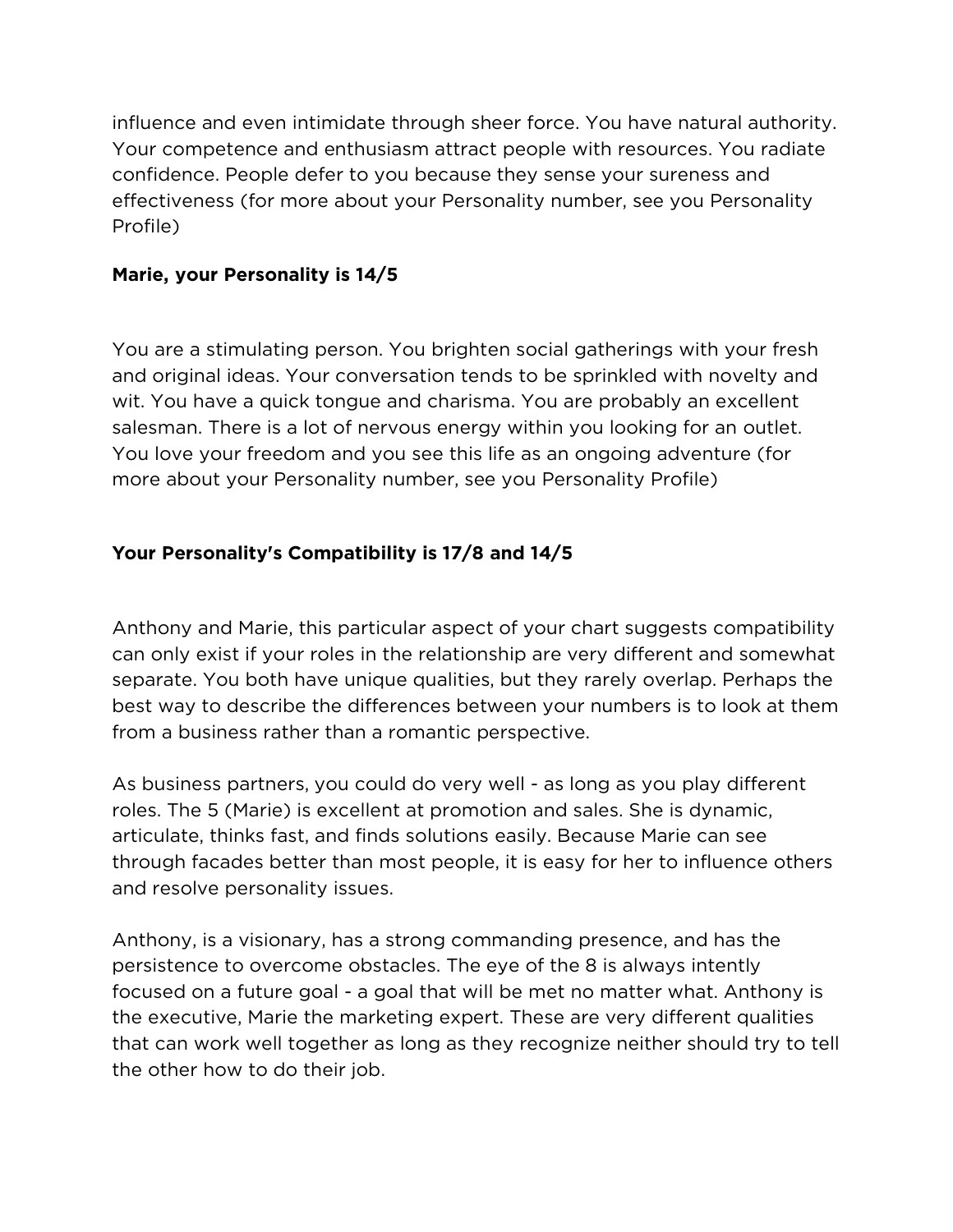In a romantic relationship between the 5 and the 8, a similar picture emerges. As long as you do not tell your partner how to behave or what to consider a priority, things should be fine.

Other issues that appear in this combination have to do with Anthony's assertive personality and Marie's social nature. Marie does not do well being told what to do, and quickly rejects authority. Anthony, may become jealous or envious of Marie's social life and many friends.

Your key to a successful relationship lies in giving one another space and freedom. Your relationship can be pleasant and long lasting, but you will probably need to be realistic about your expectations, and maintain some distance in your lifestyles and day-to-day routines.

### **Maturity Number**

*Your Maturity number indicates an underlying wish or desire that gradually surfaces at around age 30 to 35. A direction begins to emerge as you gain a better understanding of yourself. With this self-knowledge comes a greater awareness of who you are, and the direction you want to set for your life.*

#### **Anthony, your Maturity Number is 3**

You are highly social and have a gift for self- expression. You love to entertain and attend parties. You are exceedingly popular, and a good friend.

You are highly talented in one or more of the arts -- writing, acting, music, or painting.

You need excitement. When things are dull, you tend to fantasize and sometimes exaggerate. You are very inspiring and motivating to others. You are blessed with a considerable amount of charm and charisma. You are highly optimistic, which can make you a bit of a rolling stone. You think that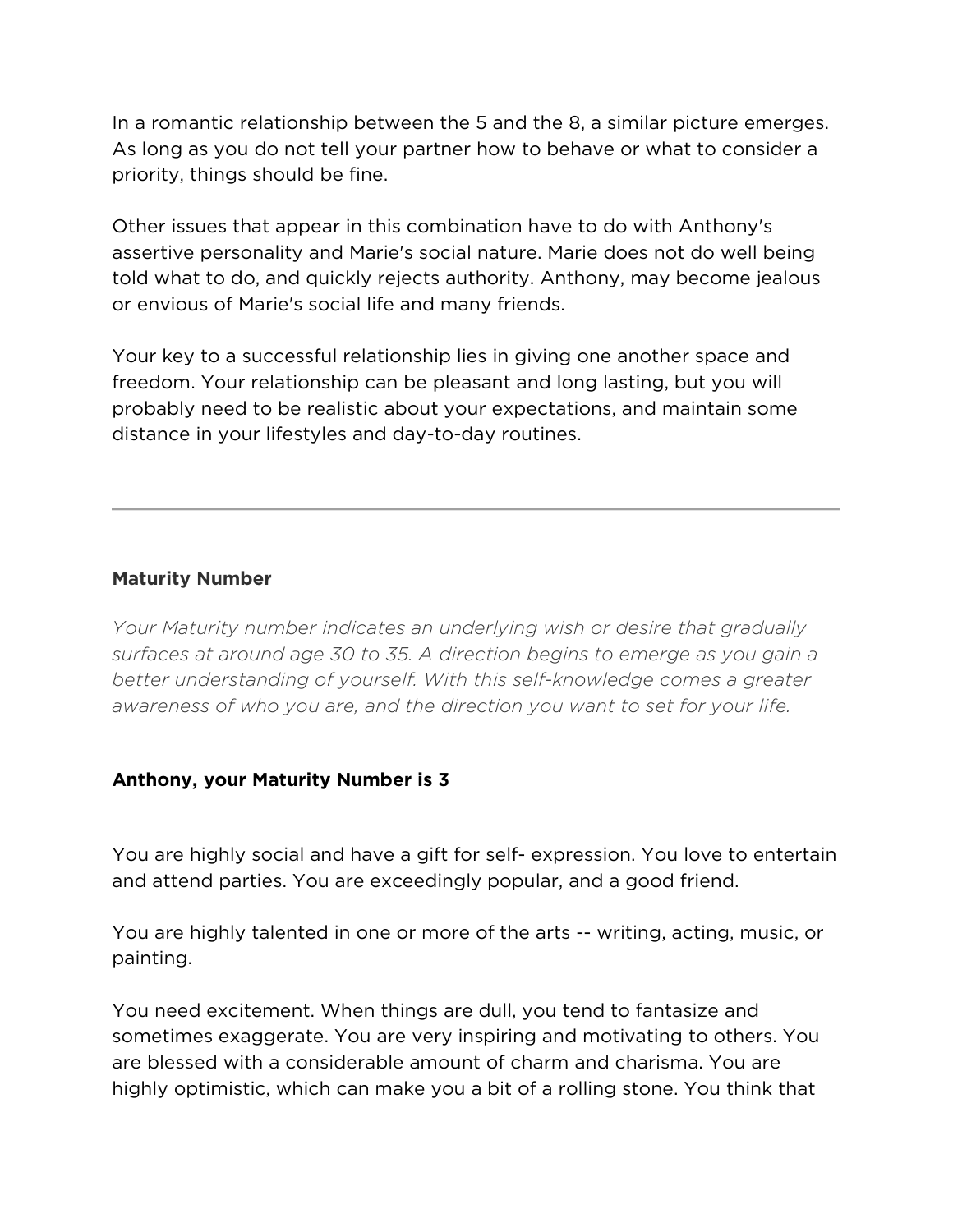the grass is always going to be greener on the other side of the hill.

You need discipline and focus to make the most of your talents. You can fall victim to scattering your energies. You have to guard against being selfish and indulging in too much sensory gratification.

### **Marie, your Maturity Number is 1**

Marie, you have a strong drive to stand out. You have a great ambition and desire to accomplish. You are highly competitive and want to be the best and the first in everything you do. You are highly energetic and creative. You are capable of influencing and even dominating others. You have highly developed political skills, and can succumb to manipulation unless your ideals are high.

Ironically, there are times when you lack confidence, especially at an earlier age, but you have the strength to overcome this obstacle.

Marie, you are a survivor, a warrior, a leader. Many great athletes and politicians have this number as a Hidden Passion.

# **Your Maturity's Compatibility is 3 and 1**

You are both fortunate to have formed one of the most charmed combinations for a happy, pleasurable, long-lasting relationship. The individualism and originality of the 1 (Marie) combined with the creativity and "anything goes" attitude of the 3 (Anthony) creates an exciting and often adventurous relationship. Unlike many couples, you play together, laugh together, and likely have inspirational and enlightening conversations.

The characteristics of the 1 make Marie the central force in this relationship, while Anthony contributes by bringing the sunshine and lightness of heart that will help the two of you deal with obstacles more easily than other couples.

In spite of the unusual number of positive aspects in this combination, you